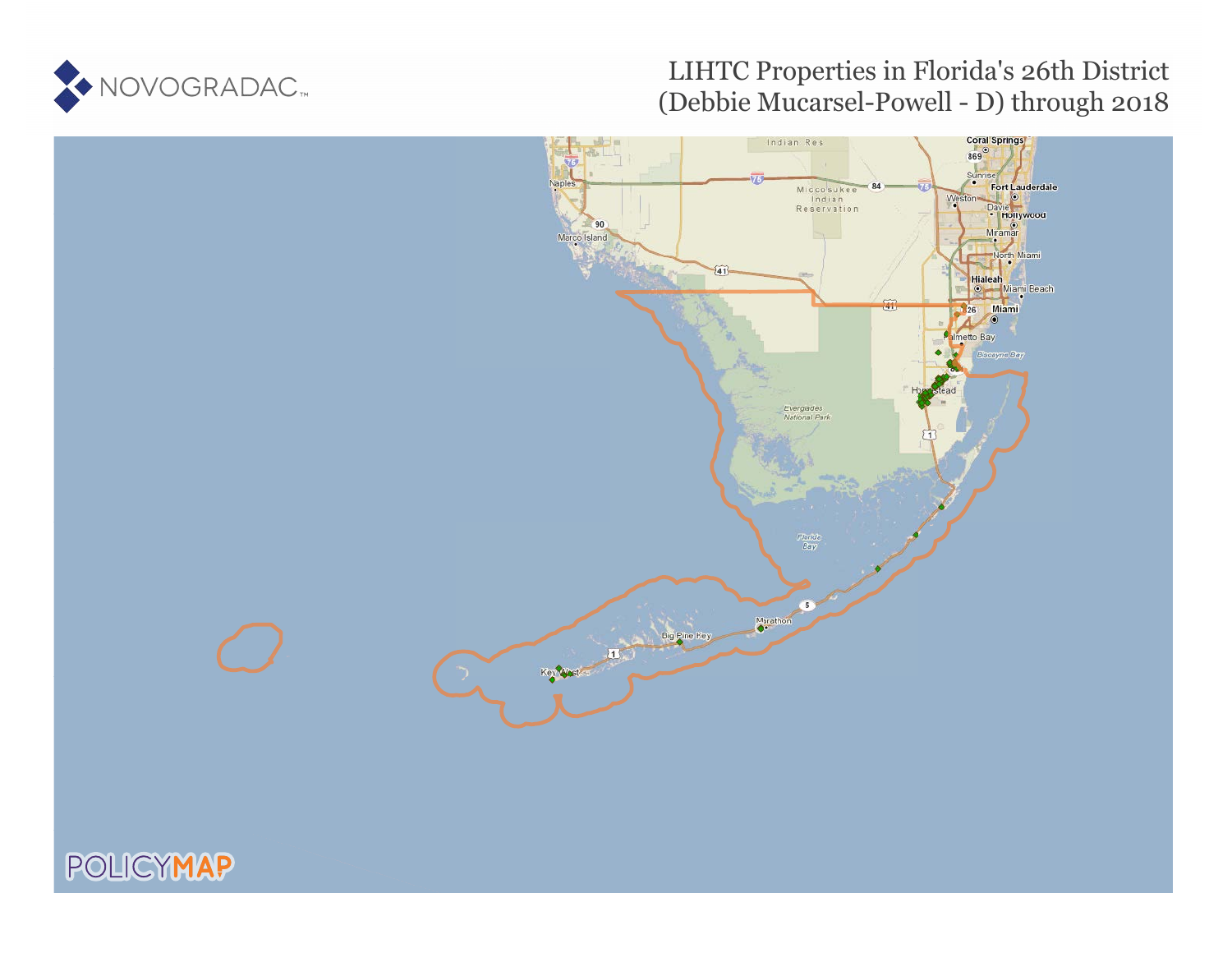| <b>Project Name</b>                       | <b>Address</b>                        | <b>City</b>                         | <b>State</b> | <b>Zip Code</b> | <b>Nonprofit</b><br><b>Sponsor</b> | <b>Allocation</b><br>Year | Annual<br><b>Allocated</b><br><b>Amount</b> | in Service | <b>Year Placed Construction</b><br><b>Type</b> | <b>Total</b><br><b>Units</b> | Low<br>Income<br><b>Units</b> | <b>Rent or</b><br><b>Income</b><br><b>Ceiling</b> | <b>Credit</b><br><b>Percentag Exempt</b><br>$\bullet$ | Tax-<br><b>Bond</b> | <b>HUD Multi-</b><br><b>Family</b><br>Financing/Rent<br>al Assistance |
|-------------------------------------------|---------------------------------------|-------------------------------------|--------------|-----------------|------------------------------------|---------------------------|---------------------------------------------|------------|------------------------------------------------|------------------------------|-------------------------------|---------------------------------------------------|-------------------------------------------------------|---------------------|-----------------------------------------------------------------------|
| HARDIN HAMMOCK 22555 SW<br><b>ESTATES</b> | 107TH PL                              | <b>MIAMI</b>                        | FL           | 33170           | $\mathbf{N}\mathbf{o}$             | 1998                      | \$0                                         | 1997       | <b>New Construction</b>                        | 200                          | 200                           |                                                   | 70%<br>present<br>value                               | No                  |                                                                       |
| PALM VILLAS                               | 50 SW SIXTH<br><b>AVE</b>             | <b>FLORIDA CITY</b>                 | FL           | 33034           | No                                 | 1998                      | \$0                                         | 1997       | New Construction                               | 91                           | 91                            |                                                   | 70%<br>present<br>value                               | No                  |                                                                       |
| PARK GREEN                                | 1050 NW<br>NINTH AVE                  | <b>FLORIDA CITY</b>                 | FL           | 33034           |                                    | 1999                      | \$0                                         | 1998       | Not Indicated                                  | 8                            | ${\bf 8}$                     |                                                   | 70%<br>present<br>value                               | No                  |                                                                       |
| <b>KEYS PHASE III</b>                     | 15425 SW<br>288TH ST                  | <b>HOMESTEAD</b>                    | FL.          | 33033           |                                    | 1999                      | \$0                                         | 1998       | Not Indicated                                  | 48                           | 48                            |                                                   | 70%<br>present<br>value                               | No                  |                                                                       |
| <b>HOWARD PARK</b>                        | 950 NW 15TH<br>ST                     | <b>FLORIDA CITY</b>                 | FL           | 33034           | No                                 | 2000                      | \$0                                         | 1999       | New Construction                               | 16                           | 16                            |                                                   | 70%<br>present<br>value                               | No                  |                                                                       |
| <b>JUBILEE</b><br><b>COURTYARDS</b>       | RD                                    | 119 S REDLAND $_{\rm FLORIDA~CITY}$ | <b>FL</b>    | 33034           | Yes                                | 2000                      | \$0                                         | 1999       | New Construction                               | 98                           | 98                            |                                                   | 30%<br>present<br>value                               | Yes                 |                                                                       |
| <b>RIVERWALK I</b>                        | 330 NE 18TH<br><b>AVENUE</b>          | <b>HOMESTEAD</b>                    | FL           | 33030           | $\rm No$                           | 2008                      | \$285,152                                   | 2008       | Acquisition and<br>Rehab                       | 123                          | 123                           | 60% AMGI                                          | 30 %<br>present<br>value                              | Yes                 |                                                                       |
| <b>CUTLER RIVERSIDE</b>                   | 21630 SW<br>104TH CT                  | <b>CUTLER BAY</b>                   | FL.          | 33190           | No                                 | 2009                      | \$649,063                                   | 2009       | Acquisition and<br>Rehab                       | 200                          | 200                           | 60% AMGI                                          | 30%<br>present<br>value                               | Yes                 |                                                                       |
| <b>POSTMASTER</b>                         | 8800 SW<br><b>EIGHTH ST</b>           | MIAMI                               | FL           | 33174           | $\mathbf{N}\mathbf{o}$             | 2005                      | \$454,666                                   | 2009       | <b>New Construction</b>                        | 55                           | 55                            | 60% AMGI                                          | 70 %<br>present<br>value                              | $\mathbf{No}$       |                                                                       |
| <b>SEA GRAPE I</b>                        | 7159<br><b>OVERSEAS</b><br>HWY        | <b>MARATHON</b>                     | FL.          | 33050           | $\mathbf{N}\mathbf{o}$             | 2010                      | \$1,435,000                                 | 2009       | <b>New Construction</b>                        | 56                           | 56                            | 60% AMGI                                          | 70%<br>present<br>value                               | No                  |                                                                       |
| <b>SUNRISE COMMONS</b>                    | 16600 SW<br>146TH CT                  | MIAMI                               | FL           | 33177           | $\mathbf{N}\mathbf{o}$             | 2010                      | \$2,100,000                                 | 2009       | <b>New Construction</b>                        | 106                          | 106                           | 60% AMGI                                          | 70%<br>present<br>value                               | No                  |                                                                       |
| ORCHID GROVE                              | <b>750 NW</b><br><b>EIGHTH ST</b>     | <b>FLORIDA CITY</b>                 | FL.          | 33034           | Yes                                | 2011                      | <b>SO</b>                                   | 2010       | <b>New Construction</b>                        | 80                           | 80                            | 60% AMGI                                          | 70%<br>present<br>value                               | No                  |                                                                       |
| <b>SEA GRAPE II</b>                       | 7159<br><b>OVERSEAS</b><br><b>HWY</b> | <b>MARATHON</b>                     | FL.          | 33050           | $\mathbf{N}\mathbf{o}$             | 2010                      | \$700,000                                   | 2010       | <b>New Construction</b>                        | 28                           | 28                            | 60% AMGI                                          | 70%<br>present<br>value                               | No                  |                                                                       |

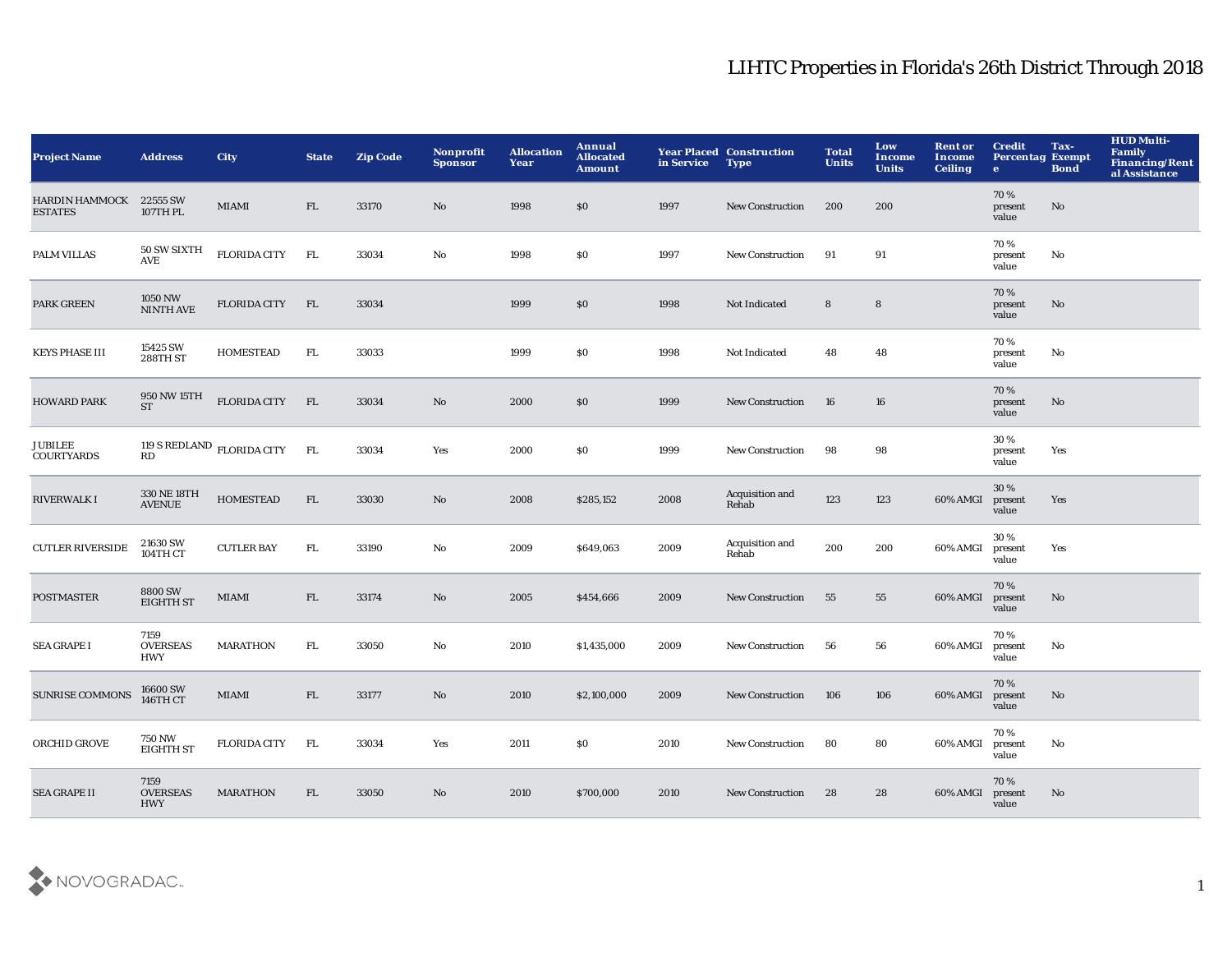| <b>Project Name</b>                              | <b>Address</b>                                | <b>City</b>       | <b>State</b> | <b>Zip Code</b> | Nonprofit<br><b>Sponsor</b> | <b>Allocation</b><br>Year | <b>Annual</b><br><b>Allocated</b><br><b>Amount</b> | in Service           | <b>Year Placed Construction</b><br><b>Type</b> | <b>Total</b><br><b>Units</b> | Low<br>Income<br><b>Units</b> | <b>Rent or</b><br><b>Income</b><br><b>Ceiling</b> | <b>Credit</b><br><b>Percentag Exempt</b><br>$\mathbf{e}$ | Tax-<br><b>Bond</b> | <b>HUD Multi-</b><br>Family<br>Financing/Rent<br>al Assistance |
|--------------------------------------------------|-----------------------------------------------|-------------------|--------------|-----------------|-----------------------------|---------------------------|----------------------------------------------------|----------------------|------------------------------------------------|------------------------------|-------------------------------|---------------------------------------------------|----------------------------------------------------------|---------------------|----------------------------------------------------------------|
| <b>COLONY LAKES</b>                              | 1502 E.<br>MOWRY DRIVE HOMESTEAD              |                   | FL.          | 33030           | $\mathbf{No}$               | 2012                      | \$656,904                                          | 2011                 | Acquisition and<br>Rehab                       | 220                          | 330                           | 60% AMGI                                          | 30%<br>present<br>value                                  | Yes                 |                                                                |
| BCC                                              | 21160 SW<br>112TH AVE                         | <b>CUTLER BAY</b> | FL           | 33189           | No                          | 2013                      | \$349,603                                          | 2011                 | Acquisition and<br>Rehab                       | 103                          | 103                           | 60% AMGI                                          | 30%<br>present<br>value                                  | Yes                 | No                                                             |
| <b>CASA MATIAS</b>                               | 14340 SW<br>260TH ST                          | <b>NARANJA</b>    | ${\rm FL}$   | 33032           | Yes                         | 2012                      | \$1,701,307                                        | 2011                 | <b>New Construction</b>                        | 80                           | 80                            | 60% AMGI                                          | 70%<br>present<br>value                                  | No                  |                                                                |
| <b>B &amp; V PHASE I</b>                         | 906 NW FIRST<br><b>AVE</b>                    | <b>HOMESTEAD</b>  | FL           | 33030           | No                          | 1988                      | \$0                                                | Insufficient<br>Data | Acquisition and<br>Rehab                       | 97                           | 97                            |                                                   | Not<br>Indicated                                         |                     |                                                                |
| <b>B &amp; V PHASE II</b>                        | 960 NE FIRST<br>$\operatorname{\mathbf{AVE}}$ | <b>HOMESTEAD</b>  | ${\rm FL}$   | 33030           | No                          | 1988                      | \$0                                                | Insufficient<br>Data | Acquisition and<br>Rehab                       | 190                          | 190                           |                                                   | Not<br>Indicated                                         |                     |                                                                |
| <b>CUTLERWOOD APTS</b>                           | 11000 SW<br>202ND DR                          | <b>CUTLER BAY</b> | ${\rm FL}$   | 33189           | $\mathbf{N}\mathbf{o}$      | 1989                      | $\$0$                                              | Insufficient<br>Data | Acquisition and<br>Rehab                       | 161                          | 161                           |                                                   | Not<br>Indicated                                         |                     |                                                                |
| DOUGLASS SQUARE 800 EMMA ST KEY WEST             |                                               |                   | FL.          | 33040           | No                          | 1991                      | $\$0$                                              | Insufficient<br>Data | New Construction                               | 50                           | 17                            |                                                   | Not<br>Indicated                                         |                     |                                                                |
| <b>FLAGLER VILLAGE</b>                           | 5300<br>MACDONALD KEY WEST<br>AVE             |                   | FL           | 33040           | No                          | 2012                      | \$1,225,000                                        | 2011                 | <b>New Construction</b>                        | 49                           | 49                            | 60% AMGI                                          | 70%<br>present<br>value                                  | No                  |                                                                |
| <b>MIRABELLA</b>                                 | 12801 SW<br><b>252ND ST</b>                   | <b>PRINCETON</b>  | FL.          | 33032           | No                          | 2012                      | \$2,561,000                                        | 2011                 | <b>New Construction</b>                        | 204                          | 204                           | 60% AMGI                                          | 70%<br>present<br>value                                  | No                  |                                                                |
| POINCIANA ROYALE                                 | 1341<br>MCCARTHY LN KEY WEST                  |                   | FL           | 33040           | No                          | 2011                      | \$1,250,000                                        | 2011                 | New Construction                               | 50                           | 50                            | 60% AMGI                                          | 30%<br>present<br>value                                  | Yes                 |                                                                |
| <b>WOODSIDE OAKS</b>                             | 26205 SW<br>144TH AVE                         | <b>HOMESTEAD</b>  | FL.          | 33032           | Yes                         | 2010                      | \$1,680,000                                        | 2011                 | <b>New Construction</b>                        | 103                          | 103                           | 60% AMGI                                          | 70%<br>present<br>value                                  | No                  |                                                                |
| MAGNOLIA LANDING 25881 SW<br><b>APTS</b>         | 143RD CT                                      | <b>NARANJA</b>    | FL           | 33032           | Yes                         | 2012                      | \$0                                                | 2011                 | <b>New Construction</b>                        | 150                          | $\bf{0}$                      |                                                   | TCEP only No                                             |                     |                                                                |
| <b>BLUE WATER</b><br><b>WORKFORCE</b><br>HOUSING | 100 BURTON<br>DR                              | <b>TAVERNIER</b>  | FL.          | 33070           | Yes                         | 2012                      | \$900,000                                          | 2011                 | <b>New Construction</b>                        | 36                           | 36                            | 60% AMGI                                          | 70%<br>present<br>value                                  | No                  |                                                                |

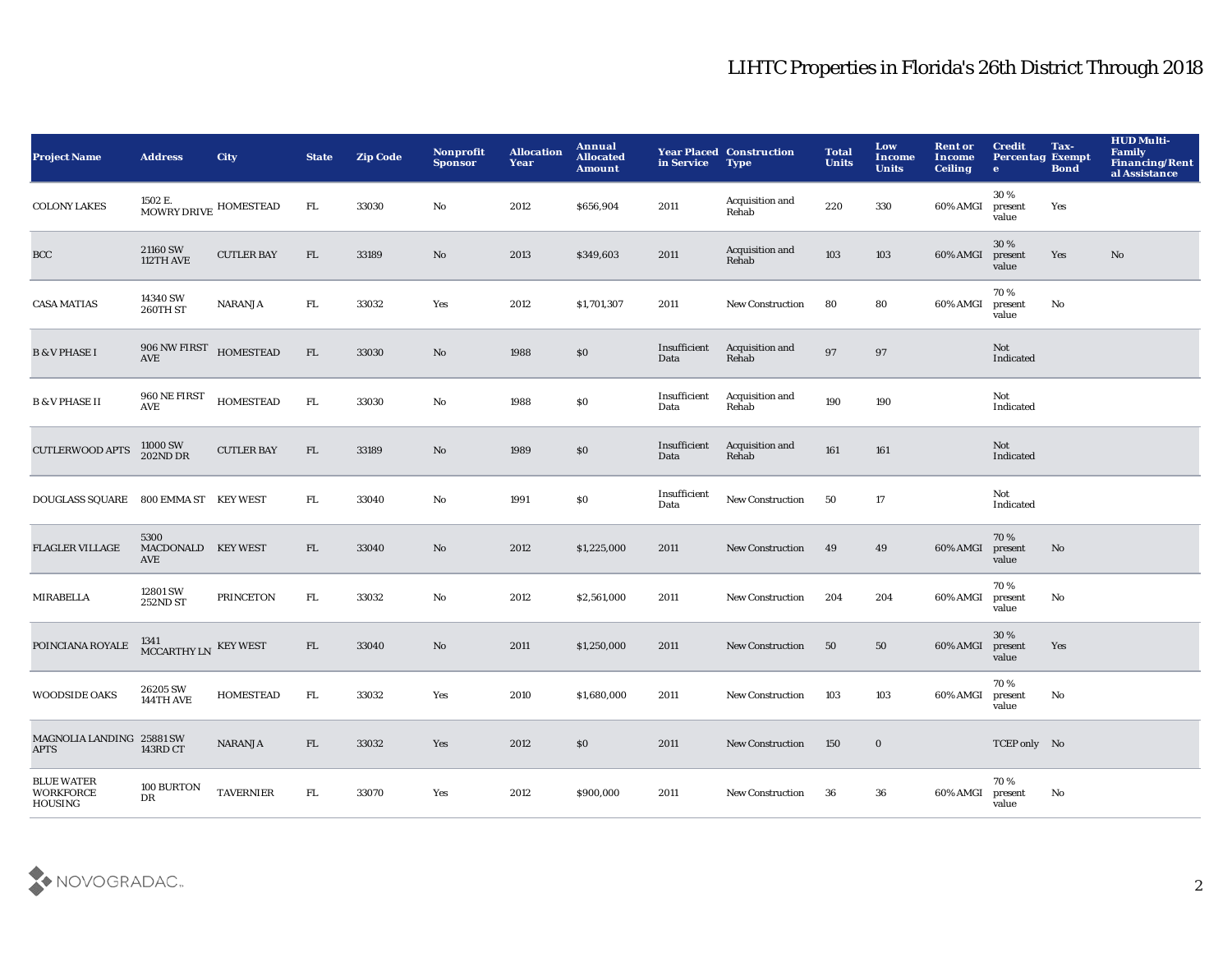| <b>Project Name</b>                      | <b>Address</b>                         | <b>City</b>       | <b>State</b> | <b>Zip Code</b> | Nonprofit<br><b>Sponsor</b> | <b>Allocation</b><br>Year | Annual<br><b>Allocated</b><br><b>Amount</b> | in Service           | <b>Year Placed Construction</b><br><b>Type</b>    | <b>Total</b><br><b>Units</b> | Low<br><b>Income</b><br><b>Units</b> | <b>Rent or</b><br>Income<br><b>Ceiling</b> | <b>Credit</b><br><b>Percentag Exempt</b><br>$\bullet$ | Tax-<br><b>Bond</b> | <b>HUD Multi-</b><br><b>Family</b><br><b>Financing/Rent</b><br>al Assistance |
|------------------------------------------|----------------------------------------|-------------------|--------------|-----------------|-----------------------------|---------------------------|---------------------------------------------|----------------------|---------------------------------------------------|------------------------------|--------------------------------------|--------------------------------------------|-------------------------------------------------------|---------------------|------------------------------------------------------------------------------|
| <b>HAINLIN MILLS</b>                     | 10400 SW<br><b>216TH ST</b>            | <b>CUTLER BAY</b> | FL.          | 33190           | No                          | 2013                      | \$509,521                                   | 2012                 | <b>Both New</b><br><b>Construction and</b><br>A/R | 144                          | 143                                  | 60% AMGI                                   | 30 %<br>present<br>value                              | Yes                 | No                                                                           |
| <b>VERANDA SENIOR</b>                    | 28355 SW<br>152ND AVE                  | <b>HOMESTEAD</b>  | FL.          | 33033           | $\mathbf {No}$              | 2011                      | \$543,651                                   | 2012                 | New Construction                                  | 99                           | 99                                   | 60% AMGI                                   | 30%<br>present<br>value                               | Yes                 | No                                                                           |
| <b>WINCHESTER</b><br><b>GARDENS</b>      | 16440 SW<br>304TH ST.                  | <b>HOMESTEAD</b>  | ${\rm FL}$   | 33030           | $\mathbf{N}\mathbf{o}$      | 2012                      | \$409,333                                   | 2012                 | Acquisition and<br>Rehab                          | 117                          | 116                                  | 60% AMGI                                   | 30%<br>present<br>value                               | Yes                 | No                                                                           |
| <b>BANYAN GROVE</b>                      | 5455<br>MACDONALD<br>AVE               | STOCK ISLAND      | FL.          | 33040           |                             | 2013                      | \$0                                         | 2013                 | Not Indicated                                     | 48                           | 48                                   |                                            | 70%<br>present<br>value                               | No                  |                                                                              |
| VILLA CAPRI I                            | 14500 SW<br>280TH ST                   | <b>HOMESTEAD</b>  | FL           | 33032           |                             | 2013                      | $\$0$                                       | 2013                 | Not Indicated                                     | 220                          | 220                                  |                                            | 30%<br>present<br>value                               | Yes                 |                                                                              |
| <b>CIRCLE CREEK</b>                      | 26000 SW<br>146TH CT                   | <b>HOMESTEAD</b>  | ${\rm FL}$   |                 |                             | 2014                      | S <sub>0</sub>                              | 2013                 | Not Indicated                                     | 100                          | 100                                  |                                            | 30 %<br>present<br>value                              | Yes                 |                                                                              |
| <b>WET-NET VILLAS</b>                    | 81101<br><b>OVERSEAS</b><br><b>HWY</b> | <b>ISLAMORADA</b> | FL           | 33036           |                             | 2014                      | \$0                                         | 2014                 | Not Indicated                                     | 36                           | 36                                   |                                            | 70%<br>present<br>value                               | No                  |                                                                              |
| POLYNESIAN                               | 50 NE SIXTH<br>ST                      | <b>HOMESTEAD</b>  | FL.          | 33030           | $\mathbf{No}$               | 1988                      | \$0\$                                       | Insufficient<br>Data | Not Indicated                                     | 84                           | 84                                   |                                            | Not<br>Indicated                                      |                     |                                                                              |
| RIVERSIDE (CUTLER 21600 SW<br>BAY)       | 104TH CT                               | <b>CUTLER BAY</b> | FL           | 33190           | $\mathbf{N}\mathbf{o}$      | 1988                      | \$0\$                                       | Insufficient<br>Data | New Construction                                  | 200                          | 70                                   |                                            | Not<br>Indicated                                      |                     |                                                                              |
| SEAGRAPE VILLAGE 1 NE 12TH AVE HOMESTEAD |                                        |                   | FL.          | 33030           | $\mathbf{No}$               | 1988                      | \$0                                         | Insufficient<br>Data | Not Indicated                                     | 112                          | 112                                  |                                            | Not<br>Indicated                                      |                     |                                                                              |
| <b>SOUTH DADE</b><br><b>HOUSING</b>      | 65 NW EIGHTH HOMESTEAD<br><b>ST</b>    |                   | FL           | 33030           | No                          | 1988                      | $\$0$                                       | Insufficient<br>Data | Acquisition and<br>Rehab                          | 144                          | 144                                  |                                            | Not<br>Indicated                                      |                     |                                                                              |
| SPRING TREE III                          | 3805 SW 103RD OLYMPIA<br>AVE           | <b>HEIGHTS</b>    | FL.          | 33165           | No                          | 1989                      | S <sub>0</sub>                              | Insufficient<br>Data | Acquisition and<br>Rehab                          | 42                           | 42                                   |                                            | Not<br>Indicated                                      |                     |                                                                              |
| <b>WEST DADE II</b>                      | 10335 SW 40TH OLYMPIA<br><b>ST</b>     | <b>HEIGHTS</b>    | FL.          | 33165           | No                          | 1988                      | \$0                                         | Insufficient<br>Data | Acquisition and<br>Rehab                          | 209                          | 209                                  |                                            | Not<br>Indicated                                      |                     |                                                                              |

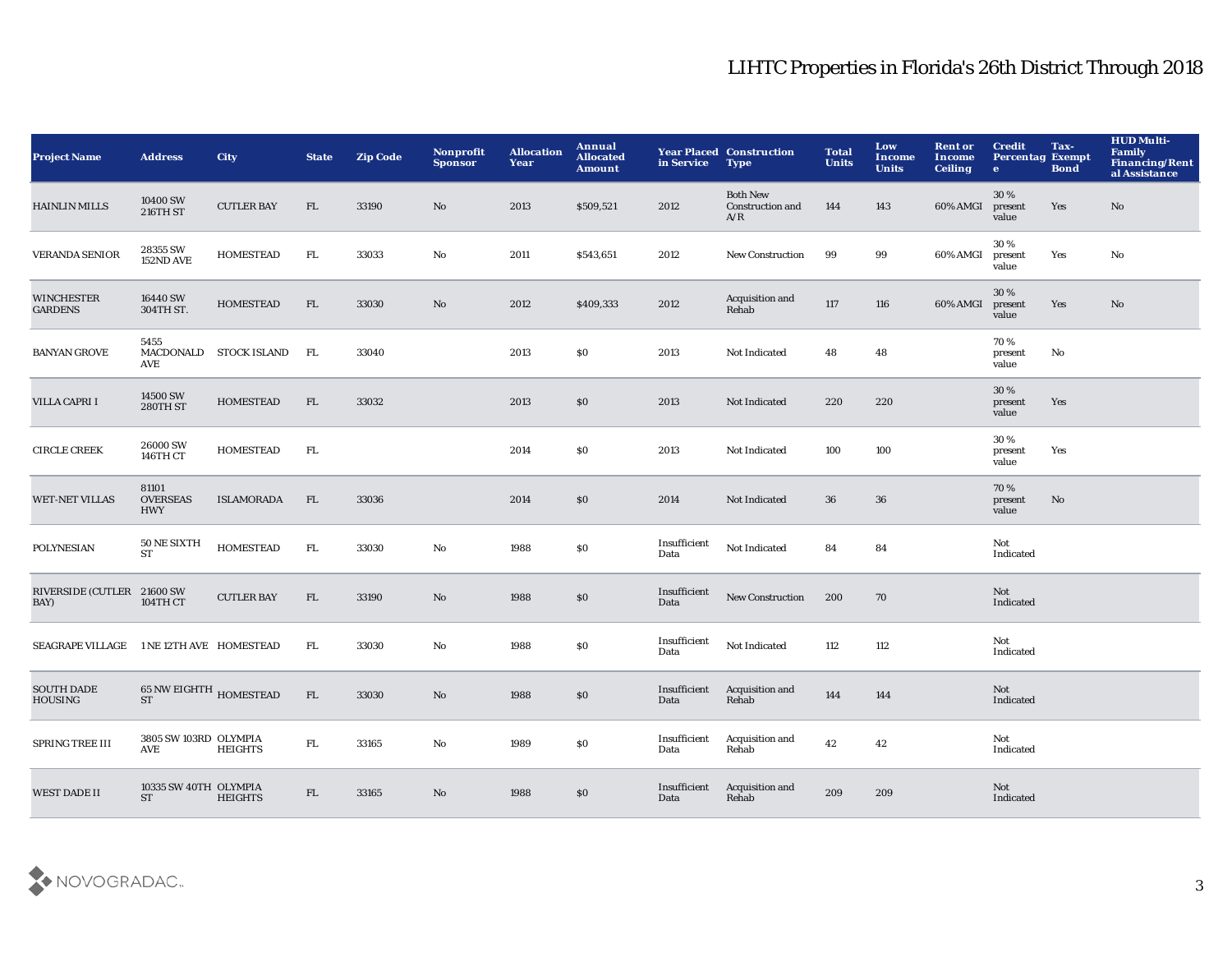| <b>Project Name</b>                                            | <b>Address</b>                                                                                     | City               | <b>State</b> | <b>Zip Code</b> | Nonprofit<br><b>Sponsor</b> | <b>Allocation</b><br>Year | <b>Annual</b><br><b>Allocated</b><br><b>Amount</b> | in Service | <b>Year Placed Construction</b><br><b>Type</b> | <b>Total</b><br><b>Units</b> | Low<br><b>Income</b><br><b>Units</b> | <b>Rent or</b><br><b>Income</b><br><b>Ceiling</b> | <b>Credit</b><br><b>Percentag Exempt</b><br>$\bullet$ | Tax-<br><b>Bond</b>    | <b>HUD Multi-</b><br><b>Family</b><br>Financing/Rent<br>al Assistance |
|----------------------------------------------------------------|----------------------------------------------------------------------------------------------------|--------------------|--------------|-----------------|-----------------------------|---------------------------|----------------------------------------------------|------------|------------------------------------------------|------------------------------|--------------------------------------|---------------------------------------------------|-------------------------------------------------------|------------------------|-----------------------------------------------------------------------|
| ATLANTIC PINES (BIG $_{400}$ CNTY RD BIG PINE KEY<br>PINE KEY) |                                                                                                    |                    | FL.          | 33043           | Yes                         | 1991                      | \$0                                                | 1993       | New Construction                               | -14                          | 14                                   |                                                   | 70%<br>present<br>value                               | No                     |                                                                       |
| <b>RIVERWALK II</b>                                            | 271 SE SIXTH<br><b>AVE</b>                                                                         | <b>HOMESTEAD</b>   | FL           | 33030           | No                          | 1993                      | \$0                                                | 1993       | New Construction                               | 112                          | 112                                  |                                                   | 70%<br>present<br>value                               | $\mathbf{N}\mathbf{o}$ |                                                                       |
| KEYS<br>ARRANGEMENTS IV                                        | 15401 SW<br>288TH ST                                                                               | <b>HOMESTEAD</b>   | ${\rm FL}$   | 33033           | $\mathbf{No}$               | 1991                      | \$0                                                | 1993       | Acquisition and<br>Rehab                       | 80                           | 80                                   |                                                   | <b>Both 30%</b><br>and 70%<br>present<br>value        | No                     |                                                                       |
| <b>KEYS PHASES I &amp; II</b>                                  | 15425 SW<br>288TH ST                                                                               | <b>HOMESTEAD</b>   | ${\rm FL}$   | 33033           |                             | 1993                      | \$0                                                | 1993       | Not Indicated                                  | 80                           | 80                                   |                                                   | 70%<br>present<br>value                               | No                     |                                                                       |
| <b>LA JOYA</b>                                                 | 26760 SW 142<br><b>AVENUE</b>                                                                      | $\mathbf{NARANJA}$ | FL           | 33032           | No                          | 2013                      | \$772,189                                          | 2015       | <b>New Construction</b>                        | 150                          | 150                                  | 60% AMGI                                          | 30%<br>present<br>value                               | Yes                    |                                                                       |
| 73 OCEAN                                                       | 311 73RD<br><b>STREET</b><br><b>OCEAN</b>                                                          | <b>MARATHON</b>    | FL           | 33050           | No                          | 2015                      | \$1,464,217                                        | 2018       | <b>Not Indicated</b>                           | 51                           | $\bf{0}$                             | 60% AMGI                                          | 70%<br>present<br>value                               |                        |                                                                       |
| <b>COQUINA PLACE</b>                                           | 21451 SW 113TH $_{\rm MIAMI}$<br><b>AVENUE</b>                                                     |                    | ${\rm FL}$   | 33189           | No                          | 2015                      | \$757,583                                          | 2018       | <b>New Construction</b>                        | 96                           | $\bf{0}$                             | 60% AMGI                                          | 30%<br>present<br>value                               |                        |                                                                       |
| <b>KEYS CROSSING</b>                                           | 14301 SW 258<br><b>LANE</b>                                                                        | <b>HOMESTEAD</b>   | FL           | 33032           | No                          | 2013                      | \$895,313                                          | 2018       | <b>New Construction</b>                        | 100                          | $\bf{0}$                             | 60% AMGI                                          | 30%<br>present<br>value                               |                        |                                                                       |
| <b>VERBENA</b>                                                 | 28140 S. DIXIE HOMESTEAD<br>HIGHWAY HOMESTEAD                                                      |                    | ${\rm FL}$   | 33033           | No                          | 2017                      | \$2,300,000                                        | 2018       | Not Indicated                                  | 110                          | $\bf{0}$                             | 60% AMGI                                          | 70%<br>present<br>value                               |                        |                                                                       |
| <b>MARCIA GARDENS</b>                                          | $10301\,\mathrm{SW}$ MIAMI $127\mathrm{TH}$ AVENUE $\,$ MIAMI                                      |                    | ${\rm FL}$   | 33186           | No                          | 2016                      | \$922,858                                          | 2019       | Not Indicated                                  | 134                          | $\mathbf 0$                          | 60% AMGI                                          | 30%<br>present<br>value                               |                        |                                                                       |
| <b>ORCHID ESTATES</b>                                          | 26450 SW<br>$\begin{tabular}{ll} \bf{146TH} & \bf{146TH} \\ \bf{146TH} & \bf{COURT} \end{tabular}$ |                    | FL.          | 33032           | No                          | 2015                      | \$516,427                                          | 2019       | Not Indicated                                  | 74                           | $\mathbf 0$                          | 60% AMGI                                          | 30%<br>present<br>value                               |                        |                                                                       |
| PRINCETON PARK                                                 | SW 248TH ST<br>AND SW 133RD HOMESTEAD<br>AVE                                                       |                    | ${\rm FL}$   | 33032           | No                          | 2016                      | \$2,561,000                                        | 2019       | Not Indicated                                  | 150                          | $\mathbf 0$                          | 60% AMGI                                          | 70%<br>present<br>value                               |                        |                                                                       |
| <b>QUARRY</b>                                                  | <b>RIVIERA</b><br><b>DRIVE AND</b><br><b>PUERTA DRIVE</b>                                          | <b>KEY WEST</b>    | ${\rm FL}$   | 33040           | No                          | 2017                      | \$898,985                                          | 2019       | Not Indicated                                  | 96                           | $\bf{0}$                             | 60% AMGI                                          | 70%<br>present<br>value                               |                        |                                                                       |

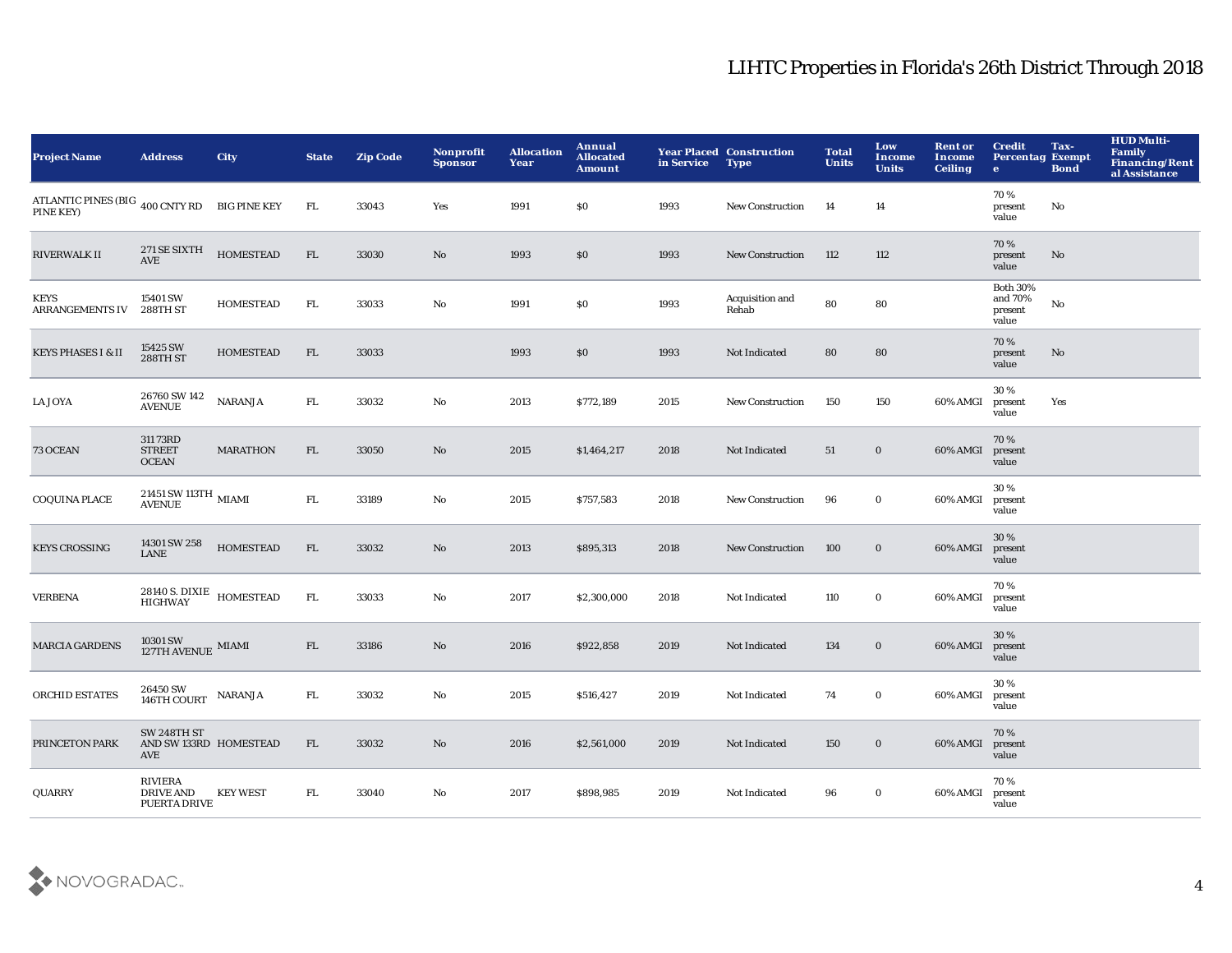| <b>Project Name</b>                 | <b>Address</b>                                  | <b>City</b>                          | <b>State</b> | <b>Zip Code</b> | <b>Nonprofit</b><br><b>Sponsor</b> | <b>Allocation</b><br>Year | <b>Annual</b><br><b>Allocated</b><br><b>Amount</b> | in Service | <b>Year Placed Construction</b><br><b>Type</b> | <b>Total</b><br><b>Units</b> | Low<br>Income<br><b>Units</b> | <b>Rent or</b><br>Income<br><b>Ceiling</b> | <b>Credit</b><br><b>Percentag Exempt</b><br>$\bullet$ | Tax-<br><b>Bond</b> | <b>HUD Multi-</b><br>Family<br>Financing/Rent<br>al Assistance |
|-------------------------------------|-------------------------------------------------|--------------------------------------|--------------|-----------------|------------------------------------|---------------------------|----------------------------------------------------|------------|------------------------------------------------|------------------------------|-------------------------------|--------------------------------------------|-------------------------------------------------------|---------------------|----------------------------------------------------------------|
| <b>SILVER CREEK</b>                 | 11855 SW 216TH STREET MIAMI                     |                                      | FL           | 33170           | $\mathbf{No}$                      | 2017                      | \$2,050,000                                        | 2019       | Not Indicated                                  | 90                           | $\bf{0}$                      | 60% AMGI                                   | 70%<br>present<br>value                               |                     |                                                                |
| HOMESTEAD PLAZA                     | $170\,\mathrm{NE}\,\mathrm{TENTH}$ HOMESTEAD ST |                                      | ${\rm FL}$   | 33030           | $\mathbf {No}$                     | 1993                      | \$0                                                | 1994       | Acquisition and<br>Rehab                       | 28                           | 28                            |                                            | 70%<br>present<br>value                               | No                  |                                                                |
| <b>LEISURE VILLAS</b>               | 15203 SW<br>288TH ST                            | <b>HOMESTEAD</b>                     | FL           | 33033           | Yes                                | 1993                      | \$0                                                | 1994       | New Construction                               | 30                           | 30                            |                                            | 70%<br>present<br>value                               | No                  |                                                                |
| TEAL POINTE APTS                    | 151 SE EIGHTH $$\tt HOMESTEAD$$<br><b>ST</b>    |                                      | ${\rm FL}$   | 33030           | Yes                                | 1993                      | \$0                                                | 1994       | Acquisition and<br>Rehab                       | 45                           | ${\bf 45}$                    |                                            | 70%<br>present<br>value                               | No                  |                                                                |
| <b>BISCAYNE PALM</b><br><b>CLUB</b> | 15495 SW<br>288TH ST                            | <b>HOMESTEAD</b>                     | FL           | 33033           |                                    | 1994                      | \$0                                                | 1994       | Not Indicated                                  | 114                          | 114                           |                                            | 70%<br>present<br>value                               | No                  |                                                                |
| <b>GARDEN WALK</b>                  | 21352 SW<br>112TH AVE                           | <b>CUTLER BAY</b>                    | FL.          | 33189           | Yes                                | 1995                      | \$0                                                | 1995       | New Construction                               | 228                          | 228                           |                                            | 70%<br>present<br>value                               | No                  |                                                                |
| <b>CABANA CLUB APTS</b>             | 19701 SW<br>110TH CT                            | <b>CUTLER BAY</b>                    | FL           | 33157           | $\mathbf {No}$                     | 1996                      | \$0                                                | 1995       | <b>New Construction</b>                        | 334                          | 330                           |                                            | <b>Both 30%</b><br>and 70%<br>present<br>value        | $\mathbf {No}$      |                                                                |
| <b>CORAL GARDENS</b>                | 250 SW 14TH<br>AVE                              | <b>HOMESTEAD</b>                     | FL.          | 33030           |                                    | 1995                      | \$0                                                | 1995       | Not Indicated                                  | 92                           | 92                            |                                            | 70%<br>present<br>value                               | No                  |                                                                |
| <b>CARIBBEAN WEST</b>               | 12140 SW<br>200TH ST.                           | <b>SOUTH MIAMI</b><br><b>HEIGHTS</b> | ${\rm FL}$   | 33177           | $\rm No$                           | 1995                      | \$1,480,000                                        | 1995       | Not Indicated                                  | 102                          | 102                           | 60% AMGI                                   | 70%<br>present<br>value                               | No                  |                                                                |
| <b>MALIBU GARDENS</b>               | 13800 SW<br><b>268TH ST</b>                     | <b>NARANJA</b>                       | FL.          | 33032           |                                    | 1996                      | \$0                                                | 1995       | Not Indicated                                  | 259                          | 259                           |                                            | <b>Both 30%</b><br>and 70%<br>present<br>value        | Yes                 |                                                                |
| SOUTHPOINT CROSSII 897 NW LUCY      |                                                 | <b>FLORIDA CITY</b>                  | FL           | 33034           | Yes                                | 1996                      | \$720,000                                          | 1995       | Not Indicated                                  | 123                          | 123                           | 60% AMGI                                   | 70%<br>present<br>value                               | No                  |                                                                |
| <b>PHOENIX</b>                      | 1554 NE 8TH<br><b>STREET</b>                    | <b>HOMESTEAD</b>                     | FL.          | 33030           | No                                 | 2015                      | \$687,441                                          | 1995       | Not Indicated                                  | 164                          | 164                           | 60% AMGI                                   | 30%<br>present<br>value                               | No                  |                                                                |
| <b>LANDINGS</b>                     | 201-301 NE 11<br><b>STREET</b>                  | <b>HOMESTEAD</b>                     | FL           | 33030           | Yes                                | 1996                      | \$981,294                                          | 1995       | Not Indicated                                  | 101                          | 101                           | 60% AMGI                                   | 70%<br>present<br>value                               | No                  |                                                                |

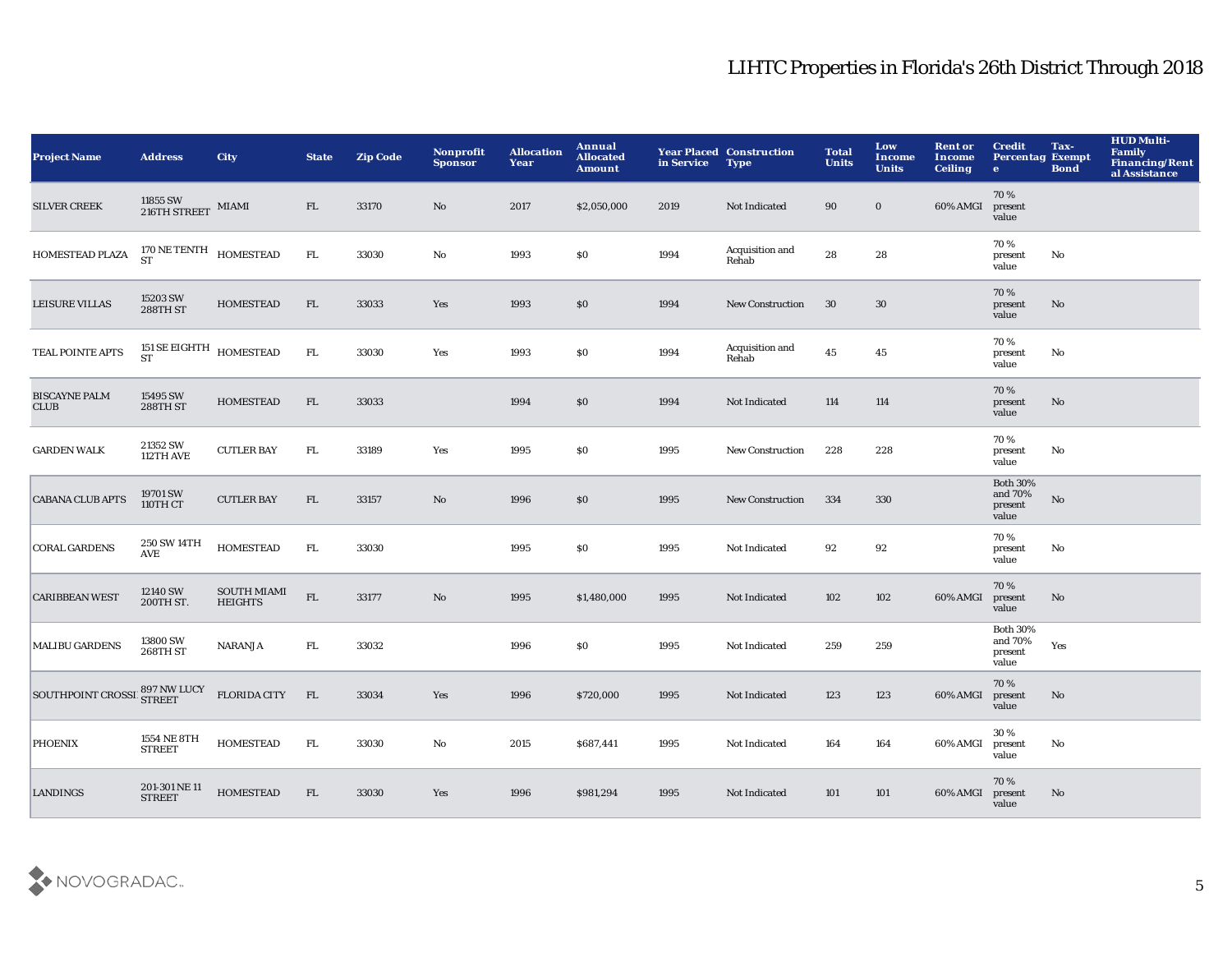| <b>Project Name</b>                        | <b>Address</b>                                       | <b>City</b>         | <b>State</b> | <b>Zip Code</b> | Nonprofit<br><b>Sponsor</b> | <b>Allocation</b><br>Year | <b>Annual</b><br><b>Allocated</b><br><b>Amount</b> | in Service | <b>Year Placed Construction</b><br><b>Type</b> | <b>Total</b><br><b>Units</b> | Low<br><b>Income</b><br><b>Units</b> | <b>Rent or</b><br><b>Income</b><br><b>Ceiling</b> | <b>Credit</b><br><b>Percentag Exempt</b><br>$\bullet$ | Tax-<br><b>Bond</b> | <b>HUD Multi-</b><br><b>Family</b><br><b>Financing/Rent</b><br>al Assistance |
|--------------------------------------------|------------------------------------------------------|---------------------|--------------|-----------------|-----------------------------|---------------------------|----------------------------------------------------|------------|------------------------------------------------|------------------------------|--------------------------------------|---------------------------------------------------|-------------------------------------------------------|---------------------|------------------------------------------------------------------------------|
| <b>MARINER'S COVE -</b><br><b>KEY WEST</b> | 3314<br><b>NORTHSIDE</b><br>DR                       | <b>KEY WEST</b>     | FL.          | 33040           | No                          | 1996                      | \$0                                                | 1996       | <b>New Construction</b>                        | 78                           | 78                                   |                                                   | 70 %<br>present<br>value                              | No                  |                                                                              |
| <b>VILLA BISCAYNE</b>                      | 15300 SW<br><b>284TH ST</b>                          | <b>HOMESTEAD</b>    | ${\rm FL}$   | 33033           | $\mathbf{N}\mathbf{o}$      | 1996                      | \$0                                                | 1996       | <b>New Construction</b>                        | 180                          | 180                                  |                                                   | 70%<br>present<br>value                               | No                  |                                                                              |
| <b>ROYAL PALM</b><br><b>GARDENS</b>        | $\stackrel{1112}{\sim}$ E MOWRY HOMESTEAD DR         |                     | ${\rm FL}$   | 33030           | $\mathbf{N}\mathbf{o}$      | 1997                      | \$0                                                | 1996       | <b>New Construction</b>                        | 145                          | 145                                  |                                                   | 70 %<br>present<br>value                              | No                  |                                                                              |
| <b>RIVER OAKS -</b><br><b>FLORIDA CITY</b> | 501 N.W. 5TH<br><b>AVENUE</b>                        | <b>FLORIDA CITY</b> | FL           | 33034           | No                          | 2016                      | \$634,683                                          | 1996       | Not Indicated                                  | 160                          | 160                                  | 60% AMGI                                          | 30 %<br>present<br>value                              | No                  |                                                                              |
| <b>HOMESTEAD</b><br><b>COLONY</b>          | $810$ E. $\rm{MOWRY}$ $\rm{HOMESTEAD}$               |                     | ${\rm FL}$   | 33030           | $\mathbf{N}\mathbf{o}$      | 1996                      | \$1,634,208                                        | 1996       | Not Indicated                                  | 312                          | 312                                  | 60% AMGI                                          | 70 %<br>present<br>value                              | No                  |                                                                              |
| <b>NARANJA VILLAS</b>                      | 26360 SW<br>139TH PL                                 | <b>NARANJA</b>      | FL.          | 33032           | No                          | 1997                      | \$0                                                | 1997       | <b>Both New</b><br>Construction and<br>A/R     | 90                           | 90                                   |                                                   | <b>Both 30%</b><br>and $70\%$<br>present<br>value     | No                  |                                                                              |
| <b>SAN SHERRI VILLAS</b>                   | $454\,\rm{W}\,\rm{MOWRY}\,\,$ HOMESTEAD<br><b>DR</b> |                     | FL.          | 33030           | No                          | 1997                      | \$0                                                | 1997       | <b>New Construction</b>                        | 80                           | 80                                   |                                                   | <b>Both 30%</b><br>and 70%<br>present<br>value        | No                  |                                                                              |
| <b>CAMERON CREEK</b>                       | 1712 NW<br><b>THIRD TER</b>                          | <b>FLORIDA CITY</b> | FL           | 33034           | No                          | 2002                      | \$0                                                | 2002       | <b>New Construction</b>                        | 148                          | 148                                  |                                                   | 70 %<br>present<br>value                              | No                  |                                                                              |
| <b>INN TRANSITION</b><br>SOUTH             | 11900 SW<br><b>202ND ST</b>                          | MIAMI               | ${\rm FL}$   | 33177           | Yes                         | 2003                      | \$0                                                | 2002       | <b>New Construction</b>                        | 56                           | 56                                   |                                                   | 70%<br>present<br>value                               | No                  |                                                                              |
| <b>MONTEREY POINTE</b>                     | $1452$ $\rm E~MOWRY$ $\rm HOMESTEAD$<br><b>DR</b>    |                     | FL           | 33033           | $\mathbf{N}\mathbf{o}$      | 2003                      | \$0                                                | 2002       | <b>New Construction</b>                        | 336                          |                                      | 336                                               | 30 %<br>present<br>value                              | Yes                 |                                                                              |
| <b>REDLAND ARMS</b>                        | 970 DAVIS<br><b>PKWY</b>                             | <b>FLORIDA CITY</b> | FL           | 33034           | Yes                         | 2003                      | \$0                                                | 2002       | <b>New Construction</b>                        | 66                           | 66                                   |                                                   | 70 %<br>present<br>value                              | No                  |                                                                              |
| <b>RUNNING BROOK</b>                       | 12085 SW<br>206TH ST                                 | <b>MIAMI</b>        | FL           | 33177           | $\mathbf{No}$               | 2002                      | \$0                                                | 2002       | <b>New Construction</b>                        | 186                          | 186                                  |                                                   | 30 %<br>present<br>value                              | Yes                 |                                                                              |
| <b>SUNSET BAY</b>                          | 10030 SW<br>224TH ST                                 | <b>CUTLER BAY</b>   | FL.          | 33190           | No                          | 2002                      | \$0                                                | 2002       | <b>New Construction</b>                        | 308                          | 308                                  |                                                   | 30 %<br>present<br>value                              | Yes                 |                                                                              |

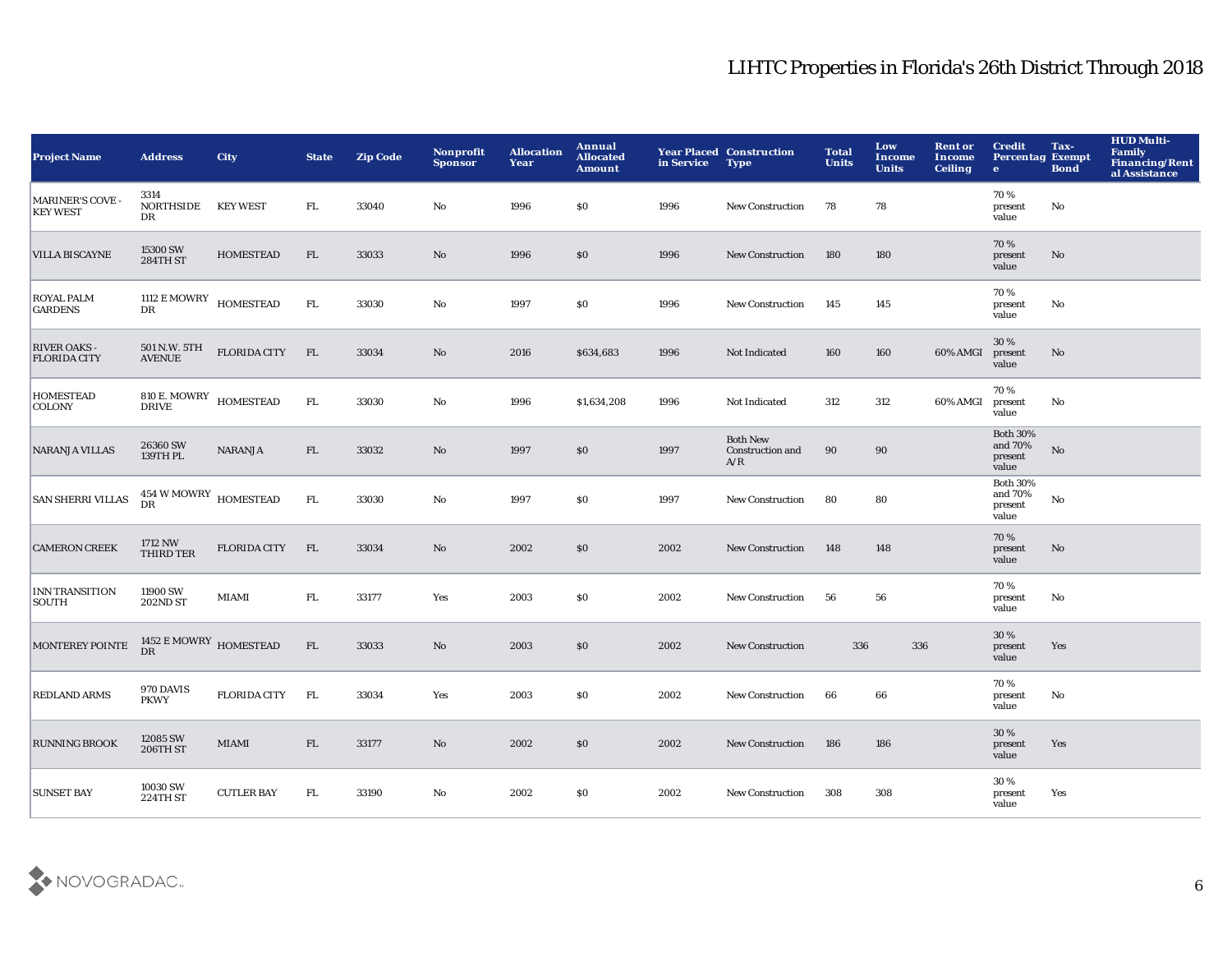| <b>Project Name</b>                                               | <b>Address</b>                              | <b>City</b>                | <b>State</b> | <b>Zip Code</b> | Nonprofit<br><b>Sponsor</b> | <b>Allocation</b><br>Year | Annual<br><b>Allocated</b><br><b>Amount</b> | in Service | <b>Year Placed Construction</b><br><b>Type</b> | <b>Total</b><br><b>Units</b> | Low<br>Income<br><b>Units</b> | <b>Rent or</b><br>Income<br><b>Ceiling</b> | <b>Credit</b><br><b>Percentag Exempt</b><br>$\bullet$ | Tax-<br><b>Bond</b> | <b>HUD Multi-</b><br>Family<br><b>Financing/Rent</b><br>al Assistance |
|-------------------------------------------------------------------|---------------------------------------------|----------------------------|--------------|-----------------|-----------------------------|---------------------------|---------------------------------------------|------------|------------------------------------------------|------------------------------|-------------------------------|--------------------------------------------|-------------------------------------------------------|---------------------|-----------------------------------------------------------------------|
| <b>TRADEWINDS</b><br><b>HAMMOCKS</b>                              | 100<br><b>HAMMOCKS</b><br>TRAIL             | <b>KEY LARGO</b>           | FL.          | 33037           | No                          | 2004                      | \$0                                         | 2002       | <b>New Construction</b>                        | 66                           | 66                            |                                            | 70%<br>present<br>value                               | No                  |                                                                       |
| <b>HIDDEN GROVE</b>                                               | 13815 SW 271ST $\,$ HOMESTEAD<br><b>TER</b> |                            | ${\rm FL}$   | 33032           | $\mathbf {No}$              | 2002                      | \$0                                         | 2002       | <b>New Construction</b>                        | 288                          | 288                           |                                            | 30 %<br>present<br>value                              | Yes                 |                                                                       |
| <b>CAPTIVA CLUB</b>                                               | 17680 SW<br>107TH AVE                       | MIAMI                      | ${\rm FL}$   | 33157           | $\mathbf {No}$              | 2004                      | $\$0$                                       | 2003       | New Construction                               | 136                          | 136                           |                                            | 30 %<br>present<br>value                              | Yes                 |                                                                       |
| OLD CUTLER VILLAGE 10407 OLD<br>CUTLER RD                         |                                             | <b>CUTLER BAY</b>          | FL           | 33190           | No                          | 2004                      | \$0                                         | 2003       | <b>New Construction</b>                        | 288                          | 288                           |                                            | 70%<br>present<br>value                               | No                  |                                                                       |
| <b>BONITA POINTE</b>                                              |                                             | 613 E PALM DR FLORIDA CITY | FL           | 33034           | No                          | 2005                      | \$0                                         | 2004       | New Construction                               | 164                          | 164                           |                                            | 30 %<br>present<br>value                              | Yes                 |                                                                       |
| <b>MERIDIAN WEST</b>                                              | 6701 SHRIMP<br>$\mathbf{R}\mathbf{D}$       | <b>KEY WEST</b>            | ${\rm FL}$   | 33040           | $\mathbf{No}$               | 2005                      | \$0                                         | 2004       | New Construction                               | 102                          | 102                           |                                            | 70%<br>present<br>value                               | $\mathbf{No}$       |                                                                       |
| <b>TUSCANY PLACE</b>                                              | 25370 SW<br>137TH AVE                       | <b>HOMESTEAD</b>           | FL           | 33032           | No                          | 2004                      | \$0                                         | 2004       | <b>New Construction</b>                        | 340                          | 340                           |                                            | 30 %<br>present<br>value                              | Yes                 |                                                                       |
| <b>CAYO DEL MAR</b>                                               | 5501 THIRD<br>AVE                           | <b>KEY WEST</b>            | FL.          | 33040           | No                          | 2003                      | \$1,300,000                                 | 2005       | Acquisition and<br>Rehab                       | 130                          | 130                           | 60% AMGI                                   | 70%<br>present<br>value                               | No                  |                                                                       |
| <b>MERRITT PLACE</b><br><b>ESTATES</b>                            | 701 SW 12TH<br><b>STREET</b>                | <b>FLORIDA CITY</b>        | FL           | 33034           | $\mathbf{N}\mathbf{o}$      | 2009                      | \$1,800,000                                 | 2005       | Not Indicated                                  | 159                          | 159                           | 60% AMGI                                   | 70%<br>present<br>value                               | No                  |                                                                       |
| <b>CUTLER HAMMOCK</b>                                             | 10376 SW<br><b>212TH ST</b>                 | <b>CUTLER BAY</b>          | FL.          | 33189           | $\mathbf{No}$               | 1992                      | \$665,334                                   | 2007       | Acquisition and<br>Rehab                       | 262                          | 262                           | 60% AMGI                                   | 30%<br>present<br>value                               | Yes                 |                                                                       |
|                                                                   |                                             |                            |              |                 |                             |                           |                                             |            |                                                |                              |                               |                                            |                                                       |                     |                                                                       |
| 88 Projects Reported                                              |                                             |                            |              |                 |                             |                           | \$40,451,732                                |            |                                                | 11,194                       | 10,084                        |                                            |                                                       |                     |                                                                       |
| Location: Florida's 26th District (Congressional District, 116th) |                                             |                            |              |                 |                             |                           |                                             |            |                                                |                              |                               |                                            |                                                       |                     |                                                                       |